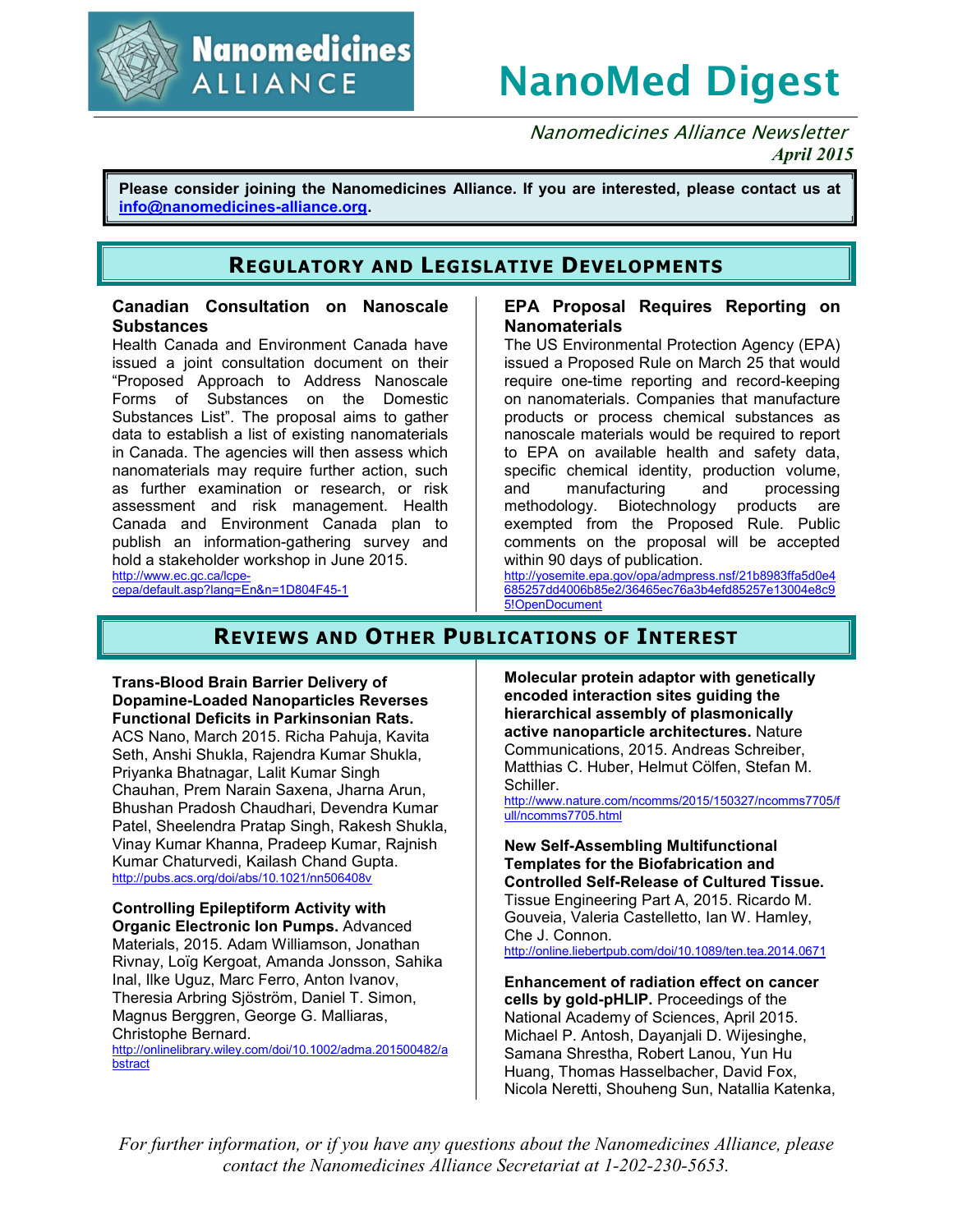Leon N Cooper, Oleg A. Andreev, Yana K. Reshetnyak. http://www.pnas.org/content/112/17/5372

## **Inhibiting macrophage proliferation suppresses atherosclerotic plaque**

**inflammation.** Science Advances, Vol. 1, No. 3, April 2015. Jun Tang, Mark E. Lobatto, Laurien Hassing, Susanne van der Staay, Sarian M. van Rijs, Claudia Calcagno, Mounia S. Braza, Samantha Baxter, Francois Fay, Brenda L. Sanchez-Gaytan, Raphaël Duivenvoorden, Hendrik B. Sager, Yaritzy M. Astudillo, Wei Leong, Sarayu Ramachandran, Gert Storm, Carlos Pérez-Medina, Thomas Reiner, David P. Cormode, Gustav J. Strijkers, Erik S. G. Stroes, Filip K. Swirski, Matthias Nahrendorf, Edward A. Fisher, Zahi A. Fayad, Willem J. M. Mulder. http://advances.sciencemag.org/content/1/3/e1400223

#### **Chemical tagging and customizing of cellular chromatin states using ultrafast transsplicing inteins.** Nature Chemistry, Vol. 7, pp.394 – 402, April 2015. Yael David, Miquel Vila-Perelló, Shivam Verma, Tom W. Muir. http://www.nature.com/nchem/journal/v7/n5/full/nchem.2224. html

**Massively parallel delivery of large cargo into mammalian cells with light pulses.** Nature Methods, Vol. 12, pp. 439 – 444, April 2015. Yi-Chien Wu, Ting-Hsiang Wu, Daniel L Clemens,

Bai-Yu Lee, Ximiao Wen, Marcus A Horwitz, Michael A Teitell, Pei-Yu Chiou. http://www.nature.com/nmeth/journal/v12/n5/full/nmeth.3357. html

**Two-dimensional IR spectroscopy of the anti-HIV agent KP1212 reveals protonated and neutral tautomers that influence pHdependent mutagenicity.** Proceedings of the National Academy of Sciences, Vol. 112, No. 11, March 2015. Chunte Sam Peng, Bogdan I. Fedeles, Vipender Singh, Deyu Li, Tiffany Amariuta, John M. Essigmann, Andrei Tokmakoff.

http://www.pnas.org/content/112/11/3229

#### **Direct observation of structure-function relationship in a nucleic acid–processing enzyme.** Science, Vol. 348, No. 6232, pp. 352 – 354, April 2015. Matthew J. Comstock, Kevin D. Whitley, Haifeng Jia, Joshua Sokoloski, Timothy M. Lohman, Taekjip Ha, Yann R. Chemla. http://www.sciencemag.org/content/348/6232/352

**Efficiency of Conditionally Attenuated**  *Salmonella enterica* **Serovar Typhimurium in Bacterium-Mediated Tumor Therapy.** mBio, Vol. 6, No. 2, April 2015. Michael Frahm, Sebastian Felgner, Dino Kocijancic, Manfred Rohde, Michael Hensel, Roy Curtiss, Marc Erhardt, Siegfried Weiss. http://mbio.asm.org/content/6/2/e00254-15

# **CONFERENCES AND WORKSHOPS**

#### **EuroNanoForum 2015, 10 – 12 June 2015, Riga, Latvia**  Nanomanufacturing

Advanced Materials http://euronanoforum2015.eu/

**NNI/CPSC Workshop on Quantifying Exposure to Engineered Nanomaterials (QEEN) from Manufactured Products, 7 – 8 July 2015, Arlington, VA Toxicology** http://www.nano.gov/node/1327

**International Society for Biomedical Polymers and Polymeric Biomaterials, 8 – 10 July 2015, Orlando, FL Nanocomposites** Drug delivery systems Controlled release systems Biomedical pharmaceutical polymers http://isbppb.org/conferences-workshops/

**The European Summit for Clinical Nanomedicine and Targeted Medicine - The Translation to Knowledge Based Nanomedicine, 28 June – 1 July 2015, Basel, Switzerland** Personalized medicine Cancer therapies Regulatory perspectives https://www.clinam.org/

#### **International Conference on Biomedical Engineering and Systems, 13 – 14 July 2015, Barcelona, Spain.**  Biomedical devices

**Biomaterials** Drug design Nanotechnology for biomedical applications http://icbes.net/papers/

#### **International Conference on Nanotechnology: Fundamentals and Applications, 15 – 17 July 2015, Barcelona Spain**  Cancer Therapy

Cell-based Regenerative Medicine http://icnfa.com/